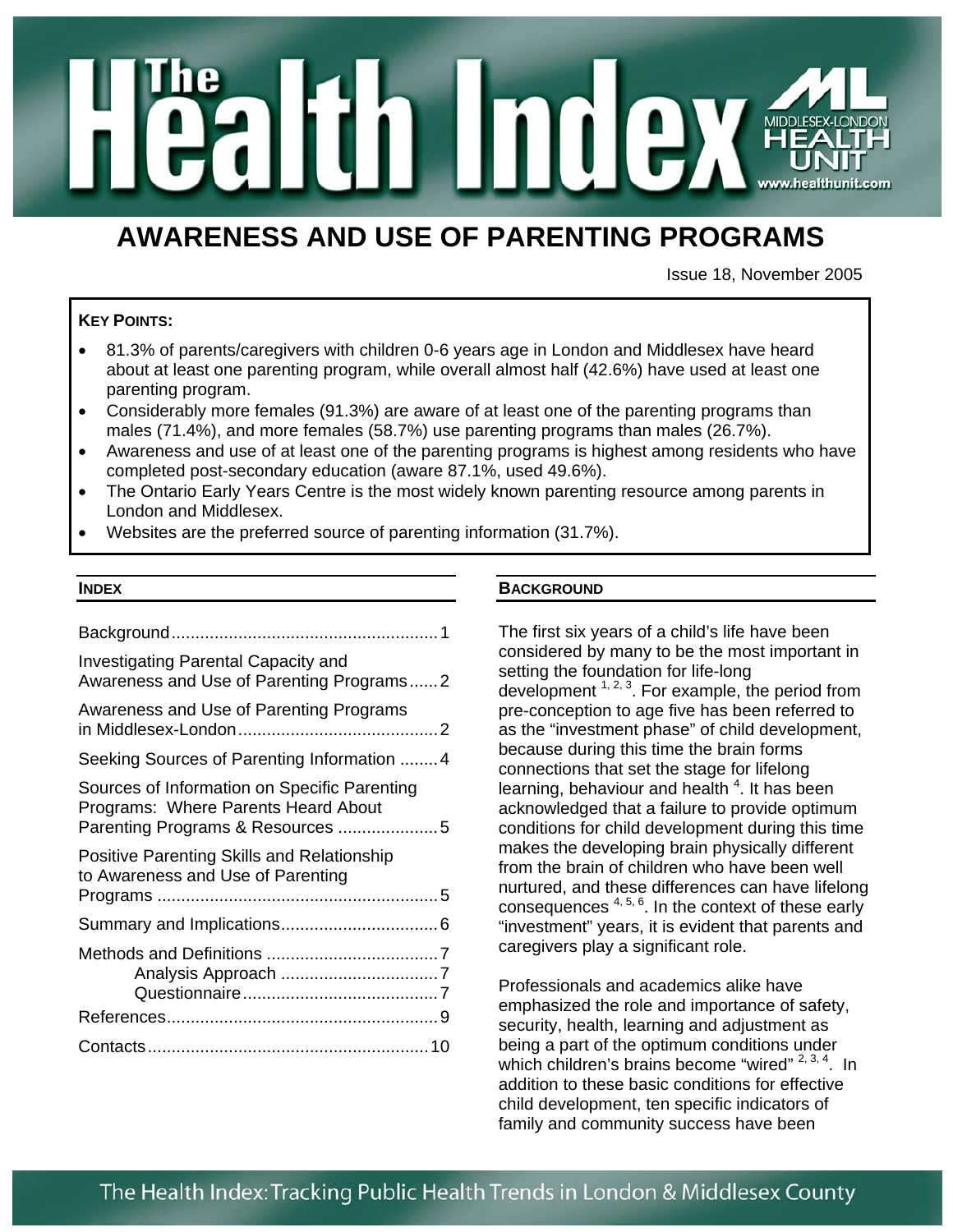identified including positive parenting, parental engagement, family functioning and social support<sup>7</sup>. Research has shown that positive parenting provides children with better developmental outcomes, even among at-risk families, particularly when their parents monitor their behaviour, are responsive to their needs, and encourage independence. This research also includes the extent to which the parent-child dyad includes positive interaction on a daily basis (i.e. how often the parents praise the child, how often they talk and play with them, and how often they laugh together) <sup>1, 3, 7</sup>. Therefore, positive parenting has an important influence on childhood development, particularly between ages 0-6.

# **INVESTIGATING PARENTAL CAPACITY AND AWARENESS AND USE OF PARENTING PROGRAMS**

In December 2001, the Ministry of Health and Long Term Care (MOHLTC) announced the provision of funding for Early Child Development (ECD) projects. Such funding was allocated to enhance early child development initiatives that support children from birth to six years of age, as well as their parents and caregivers.

In order to encourage positive parenting and child development, the Ontario Ministry of Children and Youth Services (which assumed responsibility for ECD projects in 2004) has funded a range of projects and initiatives that help children receive the best possible start in life. For example, Early Childhood Development initiatives, early learning and child care, and the Ontario Early Years Centres (OEYC) have been funded to meet this challenge.

The local Promoting Parenting Capacity Program is one component of the "Promote Healthy Pregnancy and Child Development Initiative". This multi-faceted project promotes parenting programs and resources available in the City of London and in Middlesex County.

The 2001 funding announcement also provided funding to Public Health Units in Ontario for traditional survey initiatives that addressed information needs to support Early Childhood Development, including parenting capacity<sup>6</sup>.

Through this funding initiative, participating health units in Ontario, including Middlesex-London Health Unit, were encouraged to expand or build on pre-existing initiatives in their jurisdictions, including their participation in the Rapid Risk Factor Surveillance System (RRFSS). The positive parenting RRFSS module analyzed in this issue of *The Health Index* developed as a direct result of this funding initiative, as did the development of the health unit's "Parent Survey – 2004".

In 2004, MLHU led the development of a module, which included a series of questions to assess the awareness and use of parenting programs and to provide local data to direct program planning. The "Awareness and Use of Parenting Programs" module became available in October 2004 and was placed on the Parent Survey-2004; MLHU also included the questions on the regular RRFSS between December 14, 2004 and June 6, 2005. However, only those results from January 10 to May 7 were available for analysis.

The data reported in this issue focuses on questions pertaining to awareness and use of parenting programs and resources in the City of London and Middlesex County. It investigates potential relationships between awareness and use of parenting programs and the possession of positive parenting skills among parents and caregivers of children zero to six years of age. Only those parents/caregivers who were aged 18 or more participated in the survey. Of the 209 responses analyzed, 98.1% were parents of children 0-6 years of age, while the remaining 1.9% were either grandparents or step-parents.

## **AWARENESS AND USE OF PARENTING PROGRAMS IN MIDDLESEX-LONDON**

Parents of children zero to six years of age were asked if they were familiar with a set of six specific parenting programs, with an option to describe any other programs that they were aware of. In the City of London and Middlesex County, 81.3% (±5.3%) of parents/caregivers were aware of at least one of the specified parenting programs, while overall 42.6% (±6.7%) of parents/caregivers had used the programs. Awareness and use of parenting programs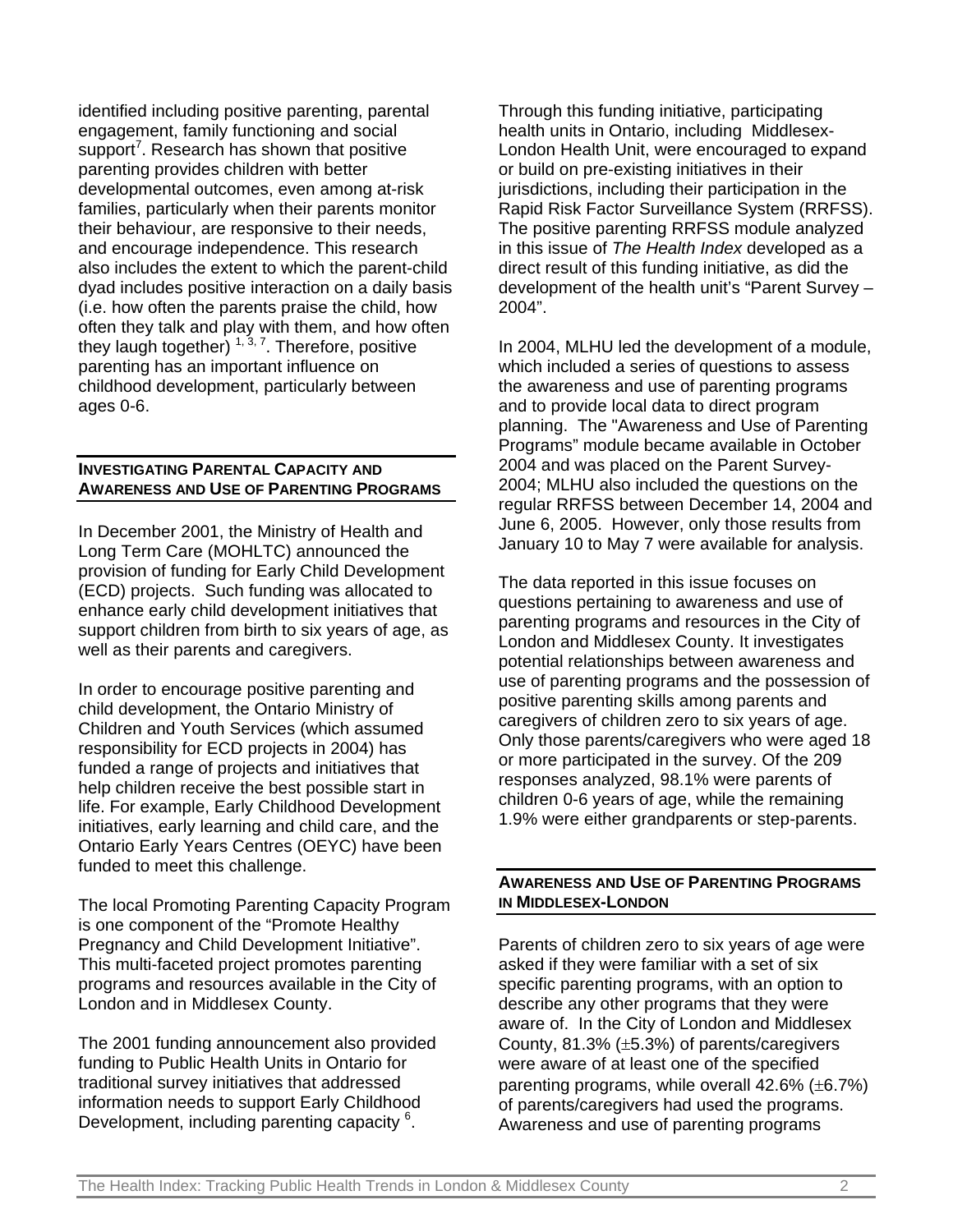among parents of young children (0-6) in London and Middlesex County varied by gender and education while there were no significant differences by place of residence, age of children or household income:

- **Gender:** There was a significant difference between men and women with respect to awareness of parenting programs with 91.3% of females (±5.4%) being aware of at least one of the specified parenting programs investigated, compared to 71.4% (±8.6%) of males. With respect to use of all parenting programs, significantly more females reported using at least one of the programs  $(58.7\% \pm 9.5\%)$  compared to males  $(26.7\% \pm 8.5\%).$
- **Education:** There was a significant difference in awareness of at least one of the parenting programs by highest level of education achieved. Due to the small number of individuals in the sample, awareness among individuals with less than a high school education are not included in the analysis. Among individuals with a high school education, awareness was 67.7% ( $\pm$ 11.4%), and 87.1% ( $\pm$  5.6%) among post-secondary graduates. There was also a significant difference in use of at least one of the specified parenting programs. Among individuals with a high school education, 29.2% (±11.0%) had used at least one program compared to 49.6% (±8.3%) with post-secondary education.
- **Place of Residence:** There were no significant differences between residents of Middlesex County and the City of London with respect to awareness of at least one of the specified parenting programs  $(82.6\% \pm 11.0\%$  for Middlesex vs. 81.9% ±6.0% for London) or use of at least one of the specified parenting programs  $(37.0\% \pm 14.0\%$  for Middlesex vs. 44.4% ±7.7% for London).
- **Age of Children**: There were no significant differences in levels of awareness of at least one of the specified parenting programs among parents with one-to-two children

between the ages of 1-3 (84.5%  $\pm$  7.2%), ages 4-11 (77.9%  $\pm$  6.9%) or with one-to-two children aged less than one year  $(89.5\% \pm 9.7\%)$ . Among those parents/ caregivers who reported using programs, there were no significant differences between parents of children of different age groups.

- **Age of Parent/Caregiver:** There were no significant differences among parents aged 18-34 (76.9% ± 9.4%) and 35-54  $(85.0\% \pm 6.7\%)$  with respect to awareness of at least one of the parenting programs or use of parenting programs for parents aged 18-34  $(35.9\% \pm 10.6\%)$  and 35-54 (52.3% 9.5%).
- **Household Income:** There were no significant differences in awareness or use of parenting programs based on annual household income.

Figure 1 demonstrates parents' awareness of the specified parenting programs and resources. It is evident that the Ontario Early Years Centre (OEYC) was the most widely known resource (cited by  $60.3\% \pm 6.6\%$ ), while programs such as "Becoming a Family"  $(8.1\% \pm 3.7\%)$  and "Nobody's Perfect" (7.7% ±3.6%) were cited far less frequently.



**Figure 1: Awareness of Parenting Programs** Parents/Caregivers (18+), London and Middlesex County, Oct. 2004-April 2005

**Sources** Parent Survey-2004, October – December 2004; RRFSS Waves 49-52, 2004/05

As evident from these results, the OEYC's are well recognized as community agencies that provide a variety of parenting programs and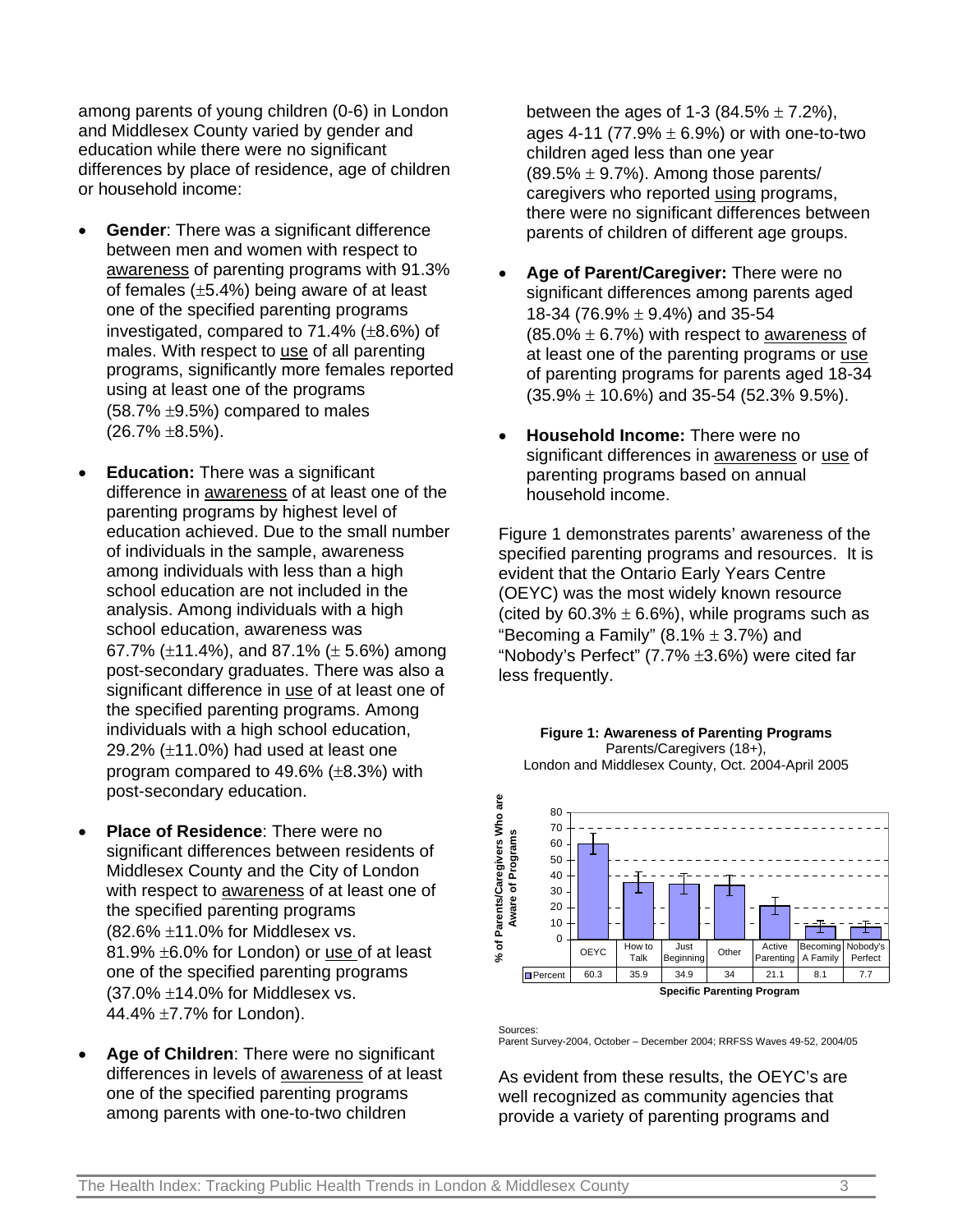resources. Such programs are often done in partnership with other community agencies including MLHU and are not associated with any one particular agency. The finding that there is significantly less awareness of other programs suggests that enhanced efforts to increase awareness are warranted.

Those parents/caregivers who stated that they were aware of the specific parenting programs discussed in Figure 1 were asked if they had used these programs. Figure 2 illustrates the proportion of parents who were aware of and had used the specific parenting programs asked about in the module.



Sources:

Parent Survey-2004, October – December 2004; RRFSS Waves 49-52, 2005

"Other" programs that parents/caregivers had used or were aware of included the following: All Kids Belong, Baby and Me, Breastfeeding Clinics, Families First, Gymboree, Healthy Babies Healthy Children, Invest in Kids, Kindermusik, London Children's Connection, Merrymount, Multiple Birth Association, Programs at Library, Southwest Regional Autism Program, Sparks, Spectrum Magazine, Speech Therapy, Telehealth, Thames Valley Children's Centre, Well Baby Clinics and the YMCA.

#### **SEEKING SOURCES OF PARENTING INFORMATION**

Parents and caregivers have many options when they are seeking parenting information. In the City of London and Middlesex County, there are countless sources of information available. The Parent Survey-2004/RRFSS asked parents which source of information they would be most likely to use based on a set list of resources including: the Middlesex-London Health Unit, magazines, schools, telephone information lines, websites and the OEYC. Parents and caregivers of children 0-6 were deliberately asked about these specific sources of information to seek out alternative sources of information that parents may use to complement the findings from the 2002 Invest in Kids Foundation's *National Survey of Parents of Young Children*. The survey found that physicians/paediatricians were most frequently cited as a source of parenting information, followed by spouse/partner, family, friends and books  $^8$ .

Figure 3 illustrates the responses given by parents and caregivers in London and Middlesex regarding the source they would most likely use to get information on parenting. The results are different from those found in the National Survey. Almost one-third of residents preferred using websites  $(31.7\% \pm 6.3\%)$ , followed by magazines and newsletters (23.1%  $\pm$  5.7%) and then the local health unit  $(21.2% \pm 5.5%)$ .



Sources: Parent Survey-2004, October – December 2004; RRFSS Waves 49-52, 2005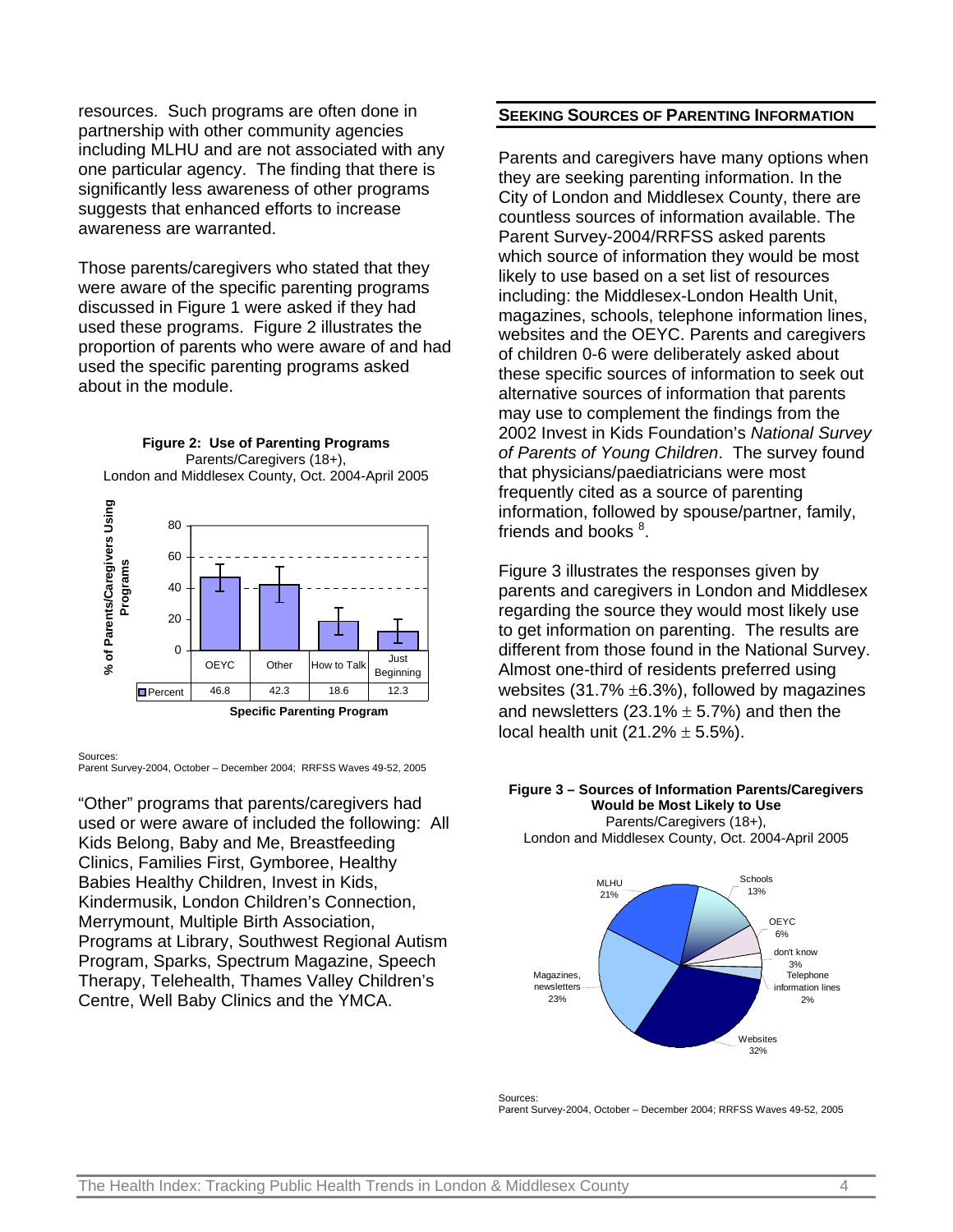Further questioning asked parents/caregivers to provide in an open-ended manner (i.e. not prompted) sources of parenting advice that they use other than family and friends. Figure 4 illustrates the top five sources of parenting advice mentioned by respondents. Respondents were able to check more than one response. In addition to these top five sources, parents also identified that they seek advice from schools, newsletters, the local health unit, the public library, OEYC, telephone information lines, church and television.

**Figure 4 – Top Five Sources Where Parents Seek Out Parenting Advice: Other than Family and Friends** Parents/Caregivers (18+),



Sources:

Parent Survey-2004, October – December 2004; RRFSS Waves 49-52, 2005

(\* 'Other' includes: other parents, co-workers, prenatal course, and spouse).

# **SOURCES OF INFORMATION ON SPECIFIC PARENTING PROGRAMS: WHERE PARENTS HEARD OF PARENTING PROGRAMS & RESOURCES**

Residents who had reported that they were aware of the various parenting programs available in London and Middlesex were asked in an open-ended manner (i.e. not prompted) to identify the source from which they received information about parenting programs. "Family or friends" were cited by  $33.7\%$  ( $\pm$  7.3%) of parents. The next four frequently cited sources of information about parenting programs were flyers or pamphlets  $(25.2\% \pm 6.7\%)$ , health care providers  $(16.6\% \pm 5.7\%)$ , newspapers/ magazines (15.3%  $\pm$  5.5%) and schools  $(15.3\% \pm 5.5\%).$ 

# **POSITIVE PARENTING SKILLS AND RELATIONSHIP TO AWARENESS AND USE OF PARENTING PROGRAMS**

Between March 4 and December 5, 2004, the Parent Survey-2004 included a module on "Positive Parenting Skills". Although a total of 1180 parents/caregivers responded to this series of questions, analysis was completed for those respondents who also responded to the "Awareness and Use of Parenting Programs" module between October and December  $(n=155)$ .

Among parents/caregivers participating in both modules,  $84.6\%$  ( $\pm 6.3\%$ ) of parents had a positive parenting score above the 1994 Canadian average of 13.5 (not shown). High positive parenting scores (between 16-20) were found in  $65.8\%$  ( $\pm$  9.4%) of parents/caregivers. Parents/caregivers in the City of London and Middlesex County had an average positive parenting score of 16.7, higher than the 1994 national average of 13.5.

Among parents/caregivers who responded to both the "Positive Parenting" module and the "Awareness and Use of Parenting Programs" modules, there were no significant differences between positive parenting scores by level of awareness and use of parenting programs. There were also no significant differences in the proportion of parents that were aware of and had used parenting programs when comparing those with positive parenting scores below the Canadian mean  $(24.8\% \pm 13.4\%)$  or those with scores above the Canadian mean  $(30.4 \pm 5.5)$ .

There were no significant differences between awareness and use of parenting programs and the possession of specific positive parenting skills that comprise the positive parenting score. The five specific positive parenting skills that were investigated include: praising their child, talking or playing with their child just for fun, laughing with their child, doing something special with their child that they enjoyed, and playing an activity with their child

For all five skills investigated, the proportion of parents/caregivers who reported that they had used the following positive parenting skills many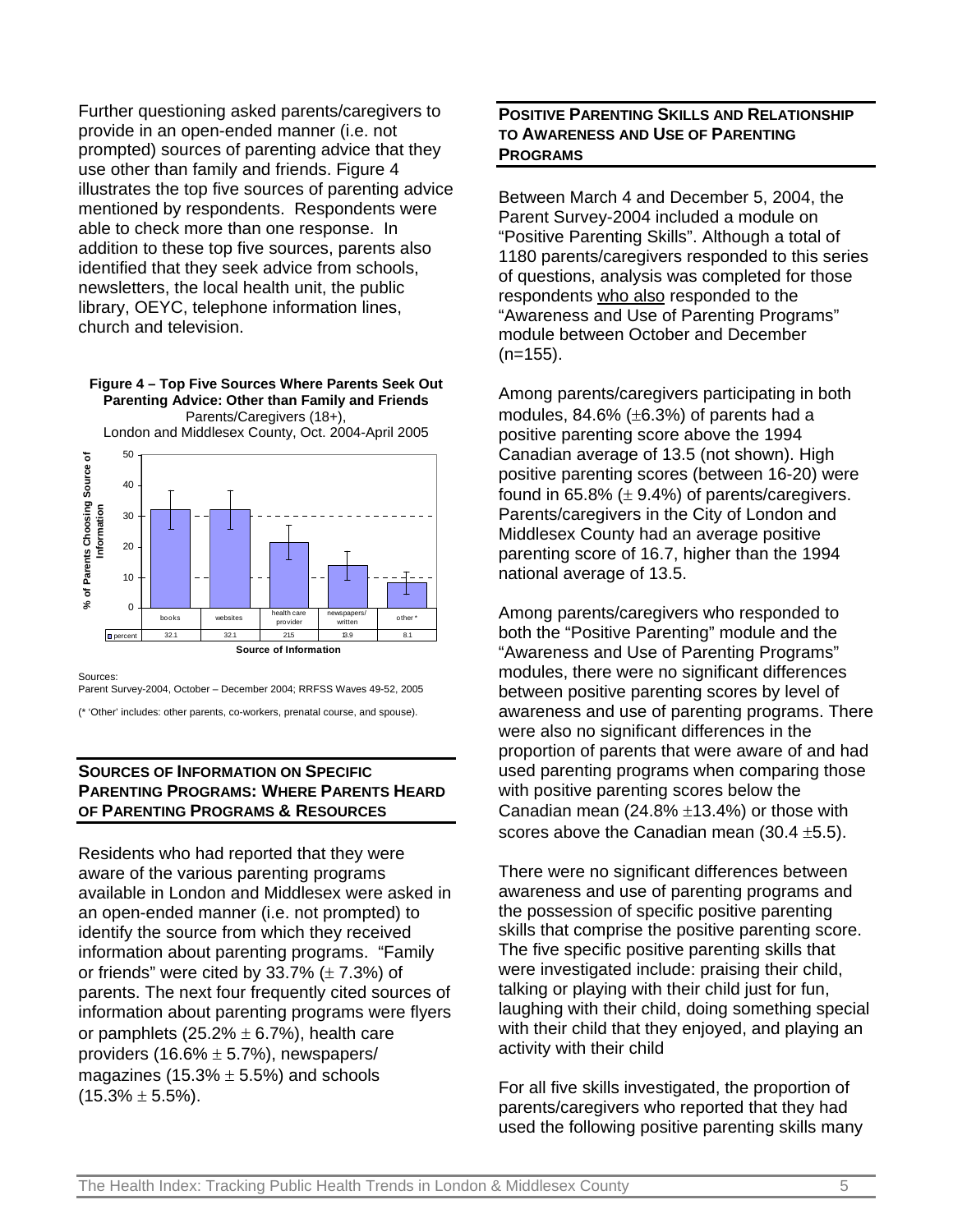times a day or 1-2 times a day, and were aware of or had used at least one of the parenting programs, is as follows:

- **Praised their child**  $84.1\%$  ( $\pm 5.9\%$ ) were aware of programs; while 45.5% (±8.1%) had used programs
- **Talked or played with each other**, focusing attention for five minutes or more just for fun  $-81.9\%$  ( $\pm 6.3\%$ ) were aware of programs; while  $43.8\%$  ( $\pm 8.1\%$ ) had used programs
- **Laughed with their child**  $80.8\%$  ( $\pm 6.3\%$ ) were aware of programs; while 43.0% (±7.9%) had used programs
- **Did something special with their child that they enjoyed** –  $85.4\%$  ( $\pm$ 7.3%) were aware of programs; while 50.6% (±10.4%) had used programs
- **Played games** with their child (if under 2 years) or alternatively, **played games, sports, hobbies with their child if over 2 years of age**  $-$  86.1% ( $\pm$ 7.6%) were aware of programs; while 48.1% (±11.1%) had used programs.

#### **SUMMARY AND IMPLICATIONS**

The "Promote Healthy Pregnancy and Child Development Initiative", of which the Promoting Parenting Capacity Program is one component, is a multi-faceted project that involves the promotion of parenting programs and resources available in the City of London and in Middlesex County. In order to gauge awareness and use of programs currently available, the module reported in this issue was developed to provide a baseline description of parental awareness and use of parenting programs and resources, in addition to the use of positive parenting skills.

It is hoped that through the efforts of this parenting project, more parents in London and Middlesex County will become aware of the full complement of resources available to them, and that this awareness will translate into greater use of those resources. The data discussed in this *Health Index* also provide direction for the promotion of parenting programs, services and innovative means for parents to access services,

with hopes that barriers to accessing information will be reduced.

This *Health Index* has demonstrated that 81.3% of parents/caregivers of children 0-6 years in the City of London and Middlesex County have heard of at least one of the parenting programs offered, while overall 42.6% of parents/caregivers had used at least one of the programs. There were significant gender differences in both awareness and use of at least one of the parenting programs investigated, with considerably more females than males being aware of or using at least one of the parenting programs. Targeted advertising may help more males become aware of the range of programs available, and encourage them to use parenting programs and resources.

It is positive to note that there were no significant differences among parents/ caregivers with respect to awareness and use of parenting programs based on location of residence (City of London vs. Middlesex County) and household income. This demonstrates that messages about parenting and available resources are accessible to all parents, regardless of where they live or their household income. This awareness and use may be increased based on parents/ caregivers' preferred choice for receiving parenting information through websites (31.7% ±6.3%), written materials (23.1% ±5.7%), or the Middlesex-London Health Unit  $(21.2\% \pm 5.5\%).$ 

Family and friends' referrals to programs and resultant awareness remains an important source of parenting information for parents and caregivers in the City of London and Middlesex County. Family and friends were cited by a third  $(33.7\% \pm 7.3\%)$  of parents as a source of information regarding one of the seven parenting programs identified in the parent/RRFSS surveys. Residents also learn about parenting programs from flyers or pamphlets  $(25.2\% \pm 6.7\%)$ , their health care provider  $(16.6\% \pm 5.7)$ , newspapers and magazines  $(15.3\% \pm 5.5\%)$  and school newsletters  $(15.3\% \pm 5.5\%).$ 

Currently, it does not appear that positive parenting skills are directly related to awareness or use of specific parenting programs offered in Middlesex-London. The majority of parents/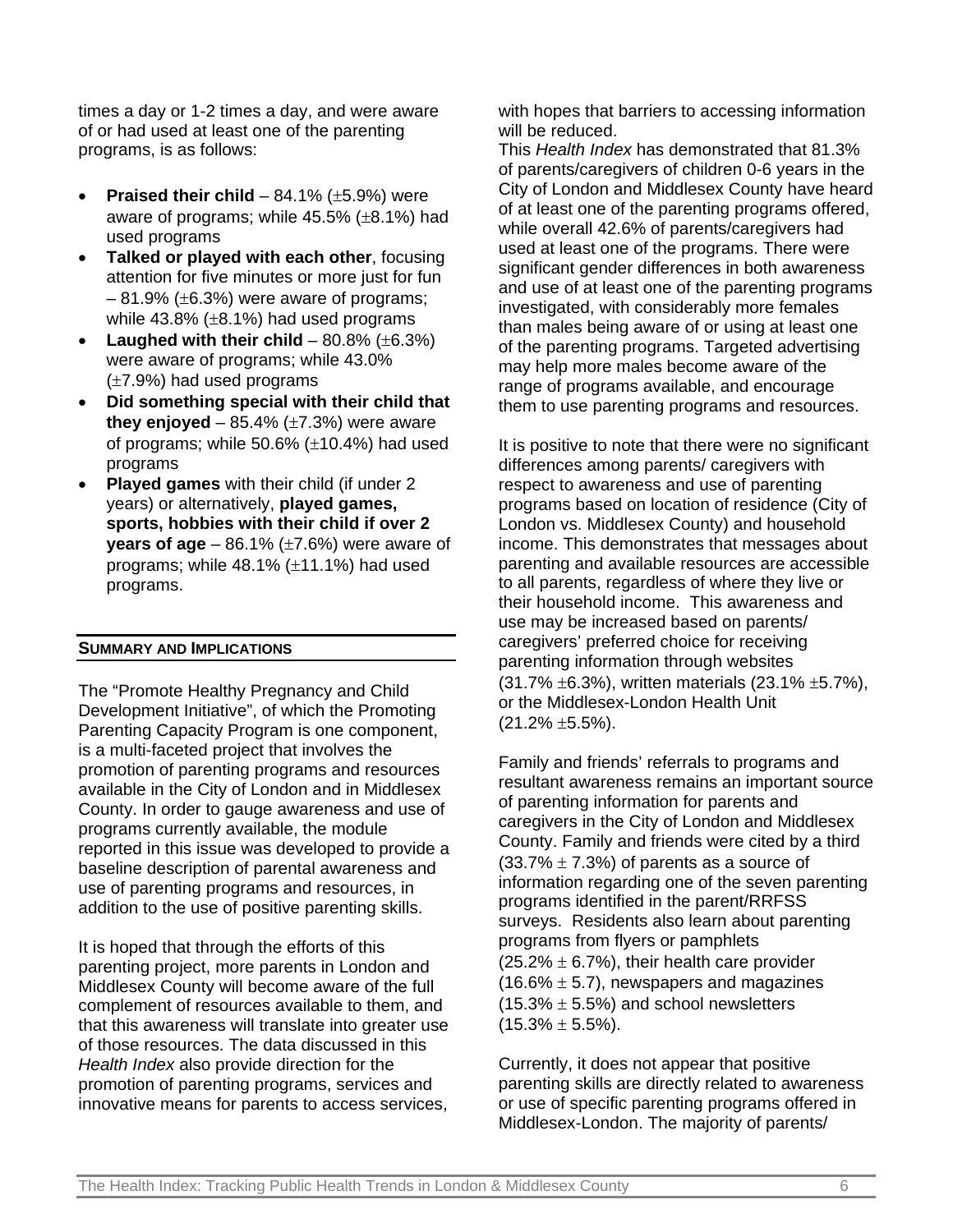caregivers (84.6% ±6.3%) are scoring higher than the 1994 national average with respect to positive parenting scores, with  $81.3\%$  ( $\pm$  5.3%) of parents being aware of the specific parenting programs investigated.

# **METHODS AND DEFINITIONS**

All data reported in this *Health Index* are taken from the Parent Survey-2004 and the Rapid Risk Factor Surveillance System, Waves 49-52 that was collected for Middlesex-London Health Unit by the Institute of Social Research (ISR) at York University. The Parent Survey-2004 is based on questions developed for the Rapid Risk Factor Surveillance System (RRFSS) and analysis of the two modules reported on in this *Health Index* were limited to parents/ caregivers of young children (0-6). The purpose of the specific series of questions related to "Positive Parenting" and "Awareness and Use of Parenting Programs" was to examine whether or not there were differences in the awareness and use of parenting programs considering sociodemographic characteristics such as gender, age of children, age of parent, education, income, location of residence, as well as positive parenting.

# Analysis Approach:

This *Health Index* provides an analysis of a subset of data from the Parent Survey-2004 that was collected for the Middlesex-London Health Unit, in which 1226 parents/caregivers were asked a variety of questions related to parenting between March 4 and December 5, 2004. In particular, between October 15 and December 5, a sample of parents/caregivers from 155 randomlyselected households in London-Middlesex in which children under the age of 6 years were living were asked a series of questions related to **Awareness and Use of Parenting Programs**. A further 54 households in the City of London and Middlesex County were asked the same questions (i.e. module related to awareness and use of parenting programs) between January 10 and May 7, 2005 in waves 49-52 of the regular RRFSS. In total 209 parents or caregivers' responses on Awareness and Use of Parenting Programs were included in this analysis.

Between March 4 and December 5, 2004, the Parent Survey-2004 included a module on **Positive Parenting Skills**. Although a total of 1180 parents/caregivers responded to this series of questions, positive parenting analysis was completed on only those respondents who had responded to both the awareness and use of parenting programs and the positive parenting modules (n=155). Each question in the awareness and use module was analyzed by respondents' place of residence (Middlesex County or City of London), gender and socioeconomic status (education and income).

All percentages in this Health Index are provided with 95% confidence intervals. Differences in proportions were considered significant at p<0.05. "Don't know" and "Refused" responses were retained in the denominator for all calculations. Results were subject to suppression if any one of the following conditions existed: denominator of a rate was less than 30, numerator was less than five or if the co-efficient of variation was greater than 33.3.

## Questionnaire:

The questions in the "Positive Parenting" module include:

- How often do you praise your child with something like: "Good for you!" or "What a nice thing you did!"
- How often do you and your child talk or play with each other, focusing attention on each other for five minutes or more, just for fun?
- How often do you and your child laugh together?
- How often do you do something special with your child that he/she enjoys?
- How often do you play games with your child less than 2yrs / how often do you play sports, hobbies, or games with your child 2yrs or older?

Further information about this RRFSS module is available on-line at:

http://www.rrfss.on.ca/DataDictionary/PositiveParenting.doc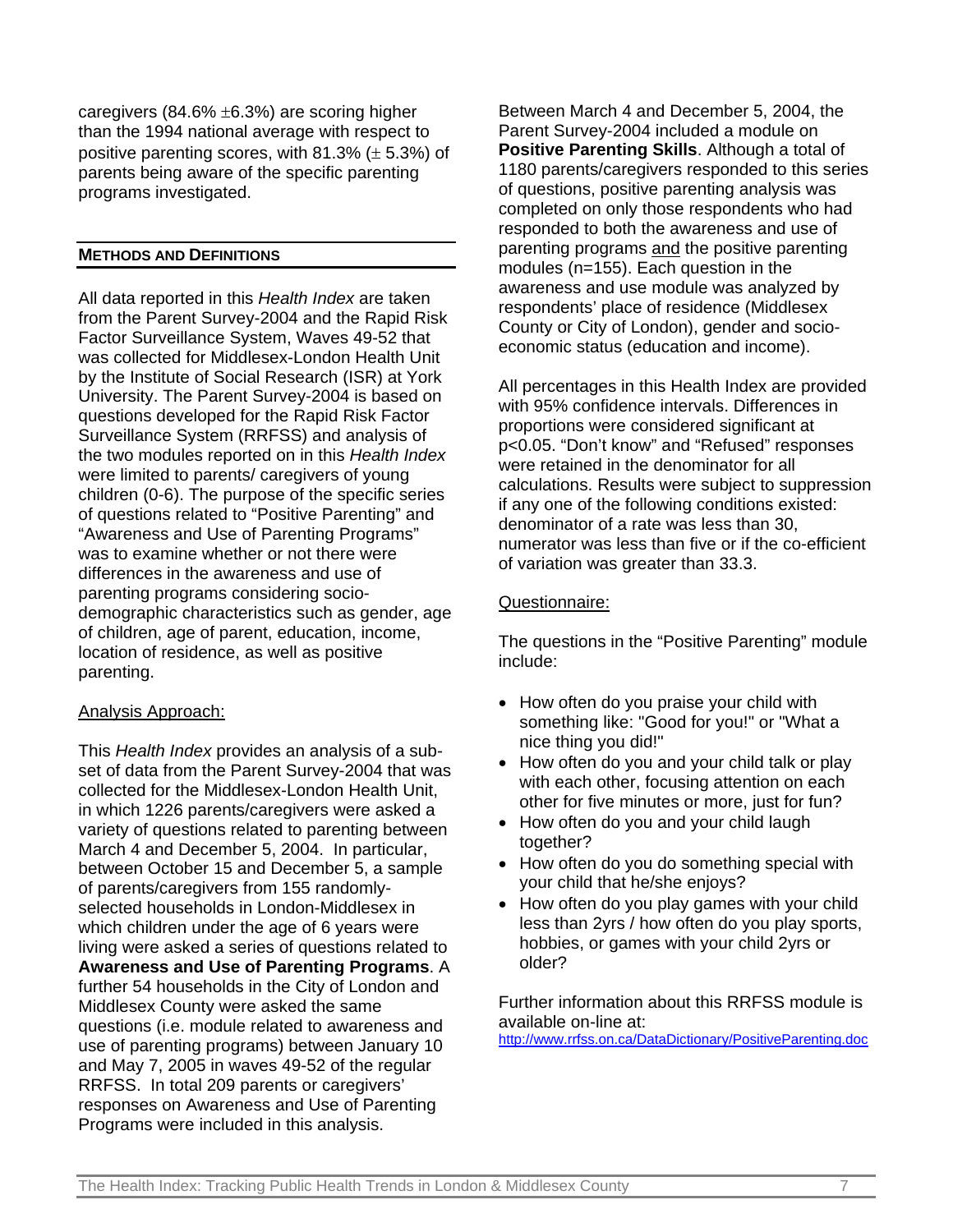The "Awareness and Use of Parenting Programs" module of the Parent Survey-2004/RRFSS waves 46-52 was comprised of the following questions:

# **pp\_scrn1:**

"Earlier you indicated that there were one or more children age zero to six years old in your household. What is your relationship to the child or children age zero to six, are you a parent, step parent legal guardian, grandparent, brother, sister, or something else?"

0 - Respondent says no child age 0 to six [*respondents exit module*]

- 1 parent
- 2 step parent
- 3 guardian
- 4 grandparent
- 5 brother/sister

6 - brother/sister volunteers they have a role to play in raising child

- 8 live-in-nanny other paid child care provider
- 9 other relative (uncle, aunt, etc.)
- 7 something else (specify)

98 - don't know 99 - refused

Only respondents who selected "parent" (1) and "brother/sister volunteers they have a role to play in raising child" (6) go on to answer question **pp\_1a.**

Respondents who selected "step parent" (2), "guardian" (3), "grandparent" (4) and "other relative" (9) answer question **pp\_scrn2**. All other responses (5,7, & 8) *exit the module*.

# **pp\_scrn2:**

Are you completely or partially responsible for raising the child or children age zero to six?

- Yes, complete or partial responsibility
- 5 no responsibility
- 98 don't know 99 refused

Only respondents who selected "yes" (1) go on to question **pp\_1a**. All other responses (5, d & r) *exit the module*.

# **pp\_1a to pp\_1j:**

I am going to read you a list of programs and resources for parents with children from birth to 6 years of age in Middlesex and London. Please tell us if you have heard of each one

- First what about "Nobody's Perfect"? **(pp\_1a)**
- "Just Beginning" **(pp\_1b)**
- "Active Parenting Now" **(pp\_1c)**
- "Becoming A Family" **(pp\_1d)**
- "How to Talk so Kids Will Listen" **(pp\_1e)**
- "Ontario Early Years Centre" **(pp\_1f)**
- "Have you heard of any OTHER programs or resources (for parents with children from birth to 6 years of age)" **(pp\_1i)** Response options: 1 – yes, heard of it  $5 - no$ 
	- 8 don't know 9 refused
- If respondent selected OTHER (**pp\_1i**), respondents are asked the name (names) of this (these) program(s)? **pp\_1j** Response options:  $1 - yes$ , specify
	- $5 no$
	- 8 don't know 9 refused

For all respondents who answered **pp\_1a** to **pp1i**, they are asked where they learned about the program (**pp\_2a)**

**Response Options (**not read to respondent):

- 1 Bus ads/transit shelter ads **(pp\_2a\_1)**
- 2 Child care centre/provider **(pp\_2a\_2)**
- 3 Family member or friend **(pp\_2a\_3)**
- 4 Flyers/Pamphlets**(pp\_2a\_4)**
- 6 Public Library **(pp\_2a\_6)**
- 7 Newspapers/newsletters/magazines **(pp\_2a\_7)**
- 8 Ontario Early Years Centre **(pp\_2a\_8)**
- 9 Parenting manual **(pp\_2a\_9)**
- 10 Doctor/nurse/other health professional **(pp\_2a\_10)**
- 11 Public Health Unit **(pp\_2a\_11)**
- 12 School **(pp\_2a\_12)**
- 13 Social worker **(pp\_2a\_13)**
- 14 TV/TV News/Radio **(pp\_2a\_14)**
- 15 Web sites **(pp\_2a\_15)**
- 16 Other, specify **(pp\_2a\_16)**
- 98 don't know 99 refused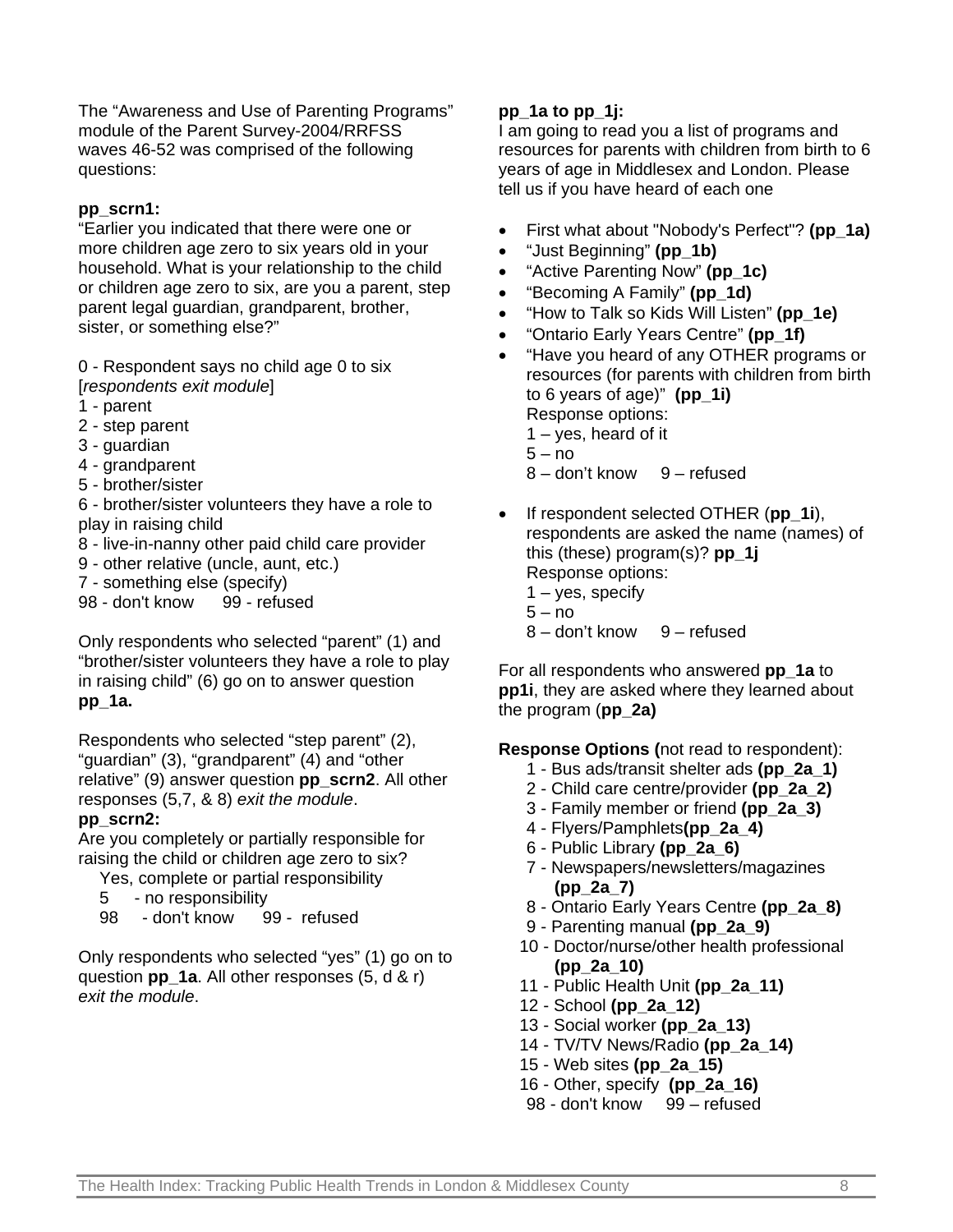Only those respondents who answered **pp\_1a** to **pp1i** and **pp\_2a\_1** to **pp\_2a\_16** go on to questions **pp\_3a** to **pp\_3i**. All other respondents skip to questions **pp\_4\_1** to **pp\_4\_15**

Have you ever been to/used:

- "Nobody's perfect"? **(pp\_3a)**
- Just Beginning **(pp\_3b)**
- Active Parenting Now **(pp\_3c)**
- Becoming A Family **(pp\_3d)**
- How to Talk so Kids will listen **(pp\_3e)**
- Ontario Early Years Centre **(pp\_3f)**
- Have you ever been to/used Other Parenting Programs **(pp\_3i)** (not specified) Response options: 1 – yes, heard of it  $5 - no$ 8 – don't know 9 – refused

# **pp\_4\_1 to pp\_4\_15:**

All parents who were not eliminated by the screening questions (**pp\_scrn1** and **pp\_scrn2**) are asked the following:

Other than family and friends, where do you look for information about your parenting questions or parenting concerns?

# Books **(pp\_4\_1)**

Response options:

- 0 not mentioned by respondent
- 1 yes

5 - never seek information on parenting

6 – only seek information from family and friends

8 – don't know 9 – refused

Courses/workshops/presentations **(pp\_4\_2)** Newspapers/magazines/newsletters **(pp\_4\_3)** Ontario Early Years Centre **(pp\_4\_4)** Public Health Unit/staff **(pp\_4\_5)** Schools/Teachers/information sent home from school **(pp\_4\_6)** TV/TV News/Video **(pp\_4\_7)**Childcare provider/child care staff **(pp\_4\_8)** Faith community (church, temple, mosque etc.) **(pp\_4\_9)** Neighbourhood resource centre **(pp\_4\_10)** Doctor/nurse/other health professional **(pp\_4\_11)** Public Library **(pp\_4\_12)** Telephone information line **(pp\_4\_13)** Web sites **(pp\_4\_14)** Other (specify) **(pp\_4\_15)** Response options: 0 – not mentioned by respondent  $1 - y$ es

# **pp\_5:**

All parents who were not eliminated by the screening questions (**pp\_scrn1** and **pp\_scrn2**) are asked the following:

Which of the following six sources would you be most likely to use to get parenting information? READ LIST and ask respondent to select ONE.

- 1 MLHU
- 2 Ontario Early Years Centre (OEYC)
- 3 magazines, newsletters or other written materials
- 4 websites/internet
- 5 Telephone information lines
- 6 Schools
- 98 don't know 99 refused

### **REFERENCES**

- 1. Landy, S. and Tam, K. (1998). Yes, parenting does make a difference to the development of children in Canada. In *Growing Up In Canada: National Longitudinal Survey of Children and Youth,* pp. 103-118. Ottawa: Human Resources Development Canada and Statistics Canada.
- 2. Ministry of Children and Youth Services (2003) 0 to 6 years Making a Difference. Available on-line at: http://www.ontarioearlyyears.ca/oeyc/en/Library/Publications/0+to+6+years.htm. Accessed July 25, 2005.
- 3. Bradley, S., Jadaa, D. A., Brody, J., Landy, S., Tallett, S., Watson, W., Shea, B. and Stephens, D. (2003). Brief Psychoeducational Parenting Program: An Evaluation and 1-Year Follow-up. *Journal of the American Academy of Child & Adolescent Psychiatry*. 42(10):1171-1178.